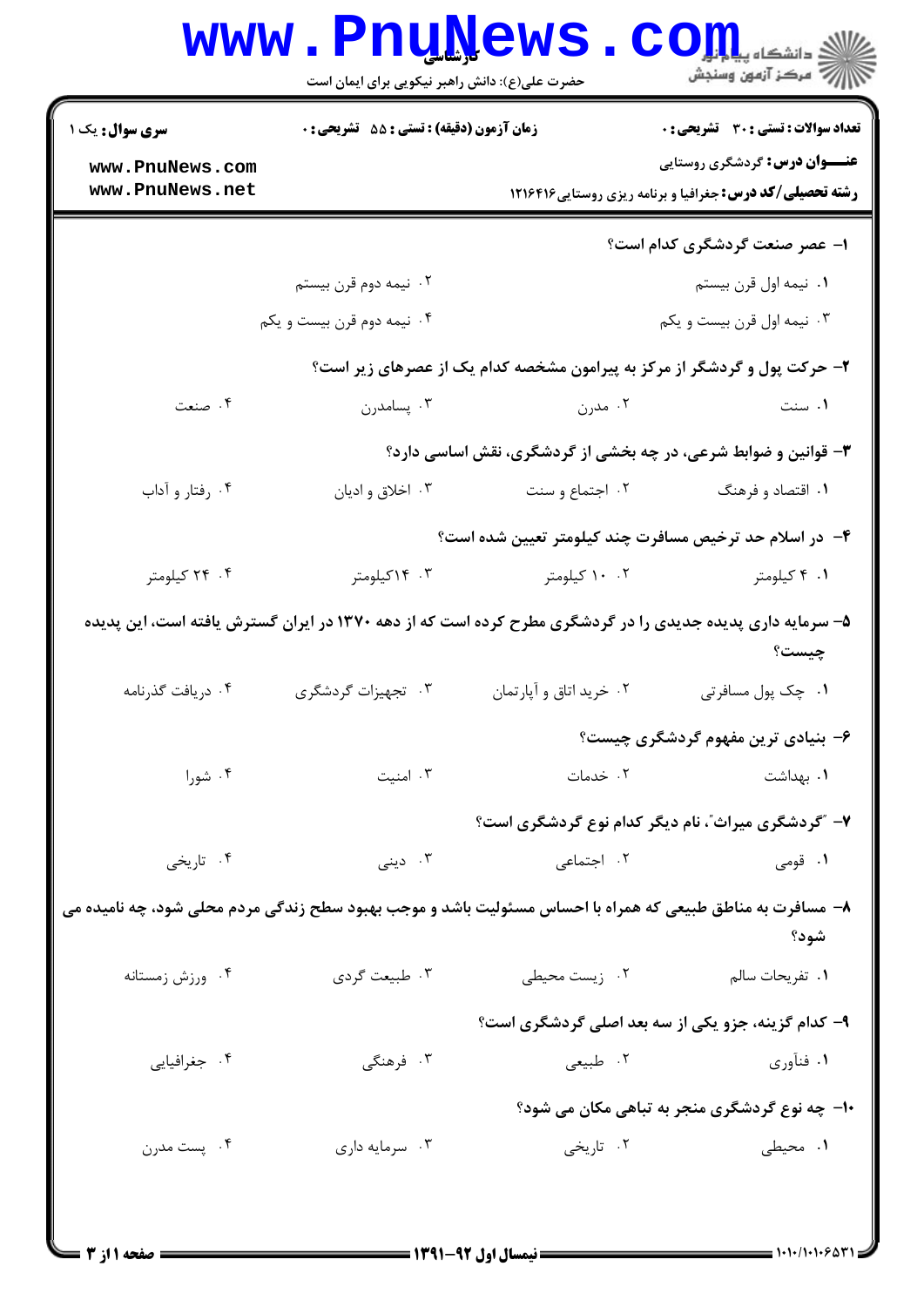|                                                                                                                                          | <b>WWW.PNUNEWS</b><br>حضرت علی(ع): دانش راهبر نیکویی برای ایمان است |                                                                                             | COIL A<br>رآ - مرڪز آزمون وسنڊش                                                                         |  |  |
|------------------------------------------------------------------------------------------------------------------------------------------|---------------------------------------------------------------------|---------------------------------------------------------------------------------------------|---------------------------------------------------------------------------------------------------------|--|--|
| <b>سری سوال : ۱ یک</b>                                                                                                                   |                                                                     | <b>تعداد سوالات : تستی : 30 ٪ تشریحی : 0</b><br>زمان آزمون (دقیقه) : تستی : 55 ٪ تشریحی : 0 |                                                                                                         |  |  |
| www.PnuNews.com<br>www.PnuNews.net                                                                                                       |                                                                     |                                                                                             | <b>عنـــوان درس:</b> گردشگری روستایی<br><b>رشته تحصیلی/کد درس:</b> جغرافیا و برنامه ریزی روستایی1۲۱۶۴۱۶ |  |  |
| 1۱– در گردشگری چهار عامل عمده می تواند ترسیم کننده راهبردهای توسعه اقتصادی در فضای ملی باشد، کدام گزینه زیر<br>یکی از این چهار عامل است؟ |                                                                     |                                                                                             |                                                                                                         |  |  |
| ۰۴ مصرف                                                                                                                                  | ۰۳ فرصت                                                             | ۰۲ سرمایه                                                                                   | ۰۱ منابع                                                                                                |  |  |
| ۱۲- دیدگاهی که شیوه برخورد بین گردشگر- میزبان را به صورت پدیده ای قابل شناسایی به تصویر می کشد، کدام است؟                                |                                                                     |                                                                                             |                                                                                                         |  |  |
| ۰۴ مثبت                                                                                                                                  | ۰۳ پیوستی                                                           | ۲. تعاملی                                                                                   | ۰۱ گسستی                                                                                                |  |  |
| ۱۳- برخورد بیش از حد تجارت مآبانه با جلوه های فرهنگی در مقاصد گردشگری سبب چه آثار منفی می گردد؟                                          |                                                                     |                                                                                             |                                                                                                         |  |  |
| ۰۴ ناهنجاری فرهنگی                                                                                                                       | ۰۳ تهاجم فرهنگی                                                     | ۰۲ استحاله فرهنگی                                                                           | ۰۱ تخریب آثار                                                                                           |  |  |
|                                                                                                                                          |                                                                     |                                                                                             | ۱۴- عبارت توسعه پایدار در کدام دهه و در چه اعلامیه ای به کار رفت؟                                       |  |  |
| ۰۴ - ۱۹۸۰- بونی فیس                                                                                                                      | ۰۳ - ۱۹۷۰– کوکویک                                                   | ۰۲ - ۱۹۸۷- برنت لند                                                                         | ۰۱. ۱۹۹۲–ریودوژانیرو                                                                                    |  |  |
|                                                                                                                                          |                                                                     |                                                                                             | ۱۵– نماد سیاست گردشگری کدام است؟                                                                        |  |  |
| ۰۴ امنیت                                                                                                                                 | ۰۳ آزادی                                                            | ۰۲ مردم سالاری                                                                              | ٠١. استبداد                                                                                             |  |  |
|                                                                                                                                          |                                                                     |                                                                                             | ۱۶- بازاریابی در گردشگری به چه مفهومی است؟                                                              |  |  |
|                                                                                                                                          | ۰۲ نشان دادن مکان و میزبان                                          | ۰۱ پیش بینی نیازهای گردشگری                                                                 |                                                                                                         |  |  |
|                                                                                                                                          | ۰۴ سیاستگذاری در جهت اهداف                                          | ۰۳ ساخت و پردازش تصاویر                                                                     |                                                                                                         |  |  |
|                                                                                                                                          |                                                                     |                                                                                             | ۱۷– تفکیک میان کار و اوقات فراغت از دگرگونی های کدام دوران است؟                                         |  |  |
| ۰۴ فراپست مدرن                                                                                                                           | ۰۳ پست مدرن                                                         | ۰۲ مدرنیته                                                                                  | ۰۱ سنت                                                                                                  |  |  |
| ۱۸– گذران اوقات فراغت که گردشگری یکی از اشکال آن است تابع دو متغیر است، آن دو متغیر کدامند؟                                              |                                                                     |                                                                                             |                                                                                                         |  |  |
| ۰۴ زمان و مکان                                                                                                                           | ۰۳ سیاست و مدیریت                                                   | ۰۲ درآمد و اشتغال                                                                           | ۰۱ سن و جنس                                                                                             |  |  |
|                                                                                                                                          |                                                                     |                                                                                             | ۱۹- نخستین هتل در چه سالی و درکجا گشایش یافت؟                                                           |  |  |
| ۰۴ - ۱۷۶۰- فرانسه                                                                                                                        | ۰۳ - ۱۷۷۴– لندن                                                     | ٠٢ ١٨١٥- اسكاتلند                                                                           | ۰۱. ۱۷۹۴– نیویورک                                                                                       |  |  |
| <b>۰۲</b> - کدام ایدئولوژی سبب اشاعه نظام کارخانه ای و گسترش صنعت گردشگری در مدرنیته علیا شد؟                                            |                                                                     |                                                                                             |                                                                                                         |  |  |
| ۰۴ سوسیالیسم                                                                                                                             | ۰۳ ماترياليسم                                                       | ۰۲ کاپیتالیسم                                                                               | ۰۱ ليبراليسم                                                                                            |  |  |
| <b>۲۱</b> - کدام شیوه تولید فوردیسم، به یک هنجار بدل شد؟                                                                                 |                                                                     |                                                                                             |                                                                                                         |  |  |
| ۰۴ سرمايه خرد                                                                                                                            | ۰۳ کاهش مصرف                                                        | ۰۲ انبوه کالا                                                                               | ۰۱ بیکاری پنهان                                                                                         |  |  |